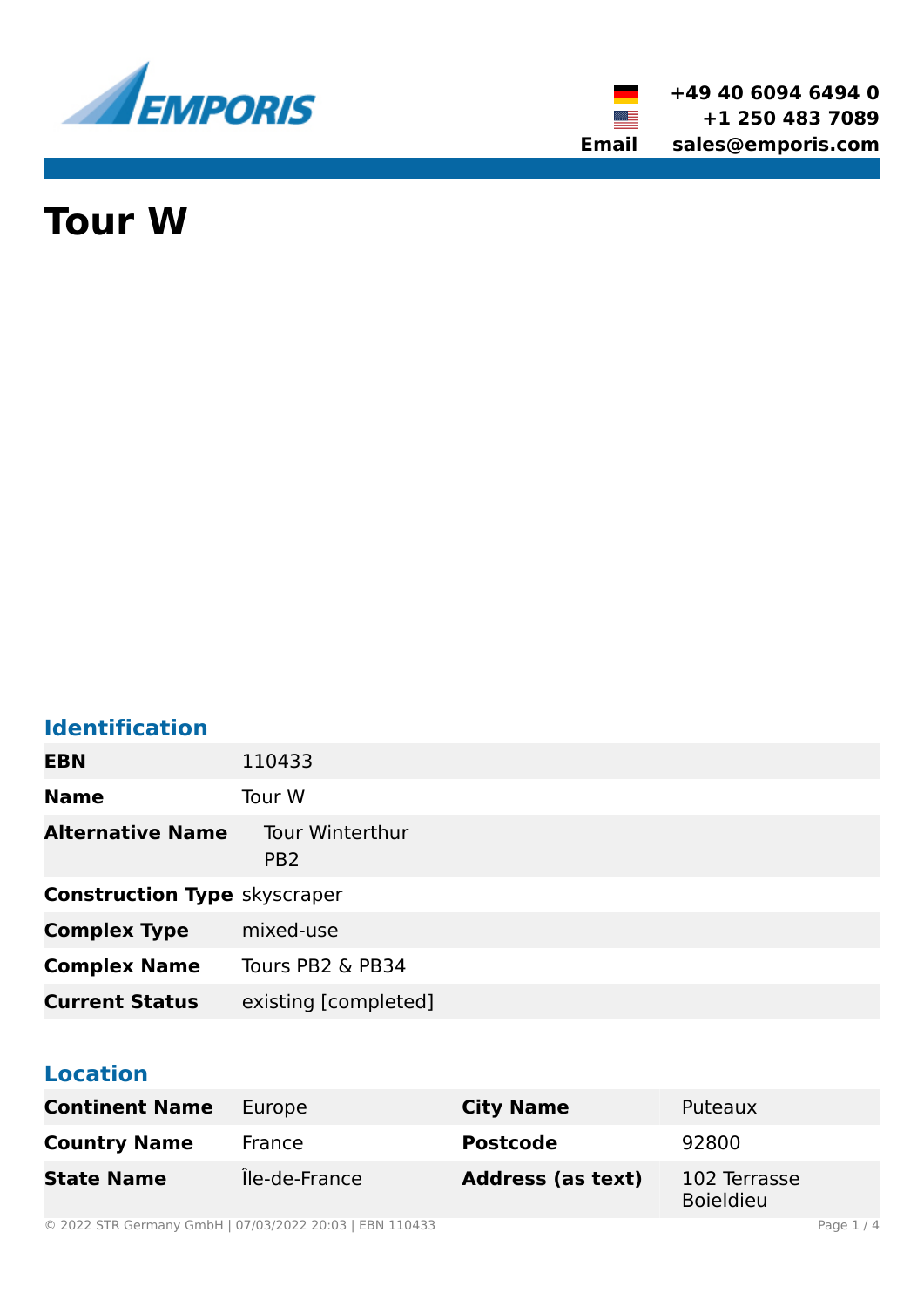

| <b>Zone</b>                      | La Défense | <b>Main Address</b> | 102 Terrasse<br><b>Boieldieu</b> |
|----------------------------------|------------|---------------------|----------------------------------|
| Metro Area Name Paris Metro Area |            |                     |                                  |

#### **Description**

| <b>Structural</b><br><b>Material</b> | concrete     | <b>Architectural style</b> international style |                   |
|--------------------------------------|--------------|------------------------------------------------|-------------------|
| <b>Facade System</b>                 | curtain wall | <b>Main Usage</b>                              | commercial office |
| <b>Facade Color</b>                  | black        |                                                |                   |

# **Spatial dimensions**

| <b>Height (structural)</b> | 399.18 ft Height (floor-floor)       | $10.83$ ft          |
|----------------------------|--------------------------------------|---------------------|
| Height (tip)               | 399.18 ft Floors (underground)       |                     |
| <b>Height (top floor)</b>  | 365.94 ft <b>Floors (overground)</b> | 35                  |
| Height (roof)              | 390.22 ft <b>Elevators</b>           | 12                  |
| <b>Height (main roof)</b>  | 377.26 ft Gross Floor Area (GFA)     | <b>Buy full PDF</b> |

#### **Years and costs**

| <b>Year (construction)</b> | 1974 Year (last renovation) | 2000 |
|----------------------------|-----------------------------|------|
| end)                       |                             |      |

# **Involved companies**

*Architect....................................................................................................................* **J.R. Delb, M. Chesnau, J. Verola, B. Lalande** Paris France

# **Additional company data available for this building**

| Owner | <b>Buy full PDF</b> Structural Engineering | <b>Buy full PDF</b> |
|-------|--------------------------------------------|---------------------|
|       |                                            |                     |

# **Need additional information? Contact us now!**

| <b>Phone</b> | +49 40 6094 6494 0 |
|--------------|--------------------|
| <b>Phone</b> | +1 250 483 7089    |
| Email        | sales@emporis.com  |

Hamburg 09:00 am - 07:00 pm New York 03:00 am - 01:00 pm Tokyo 04:00 pm - 02:00 am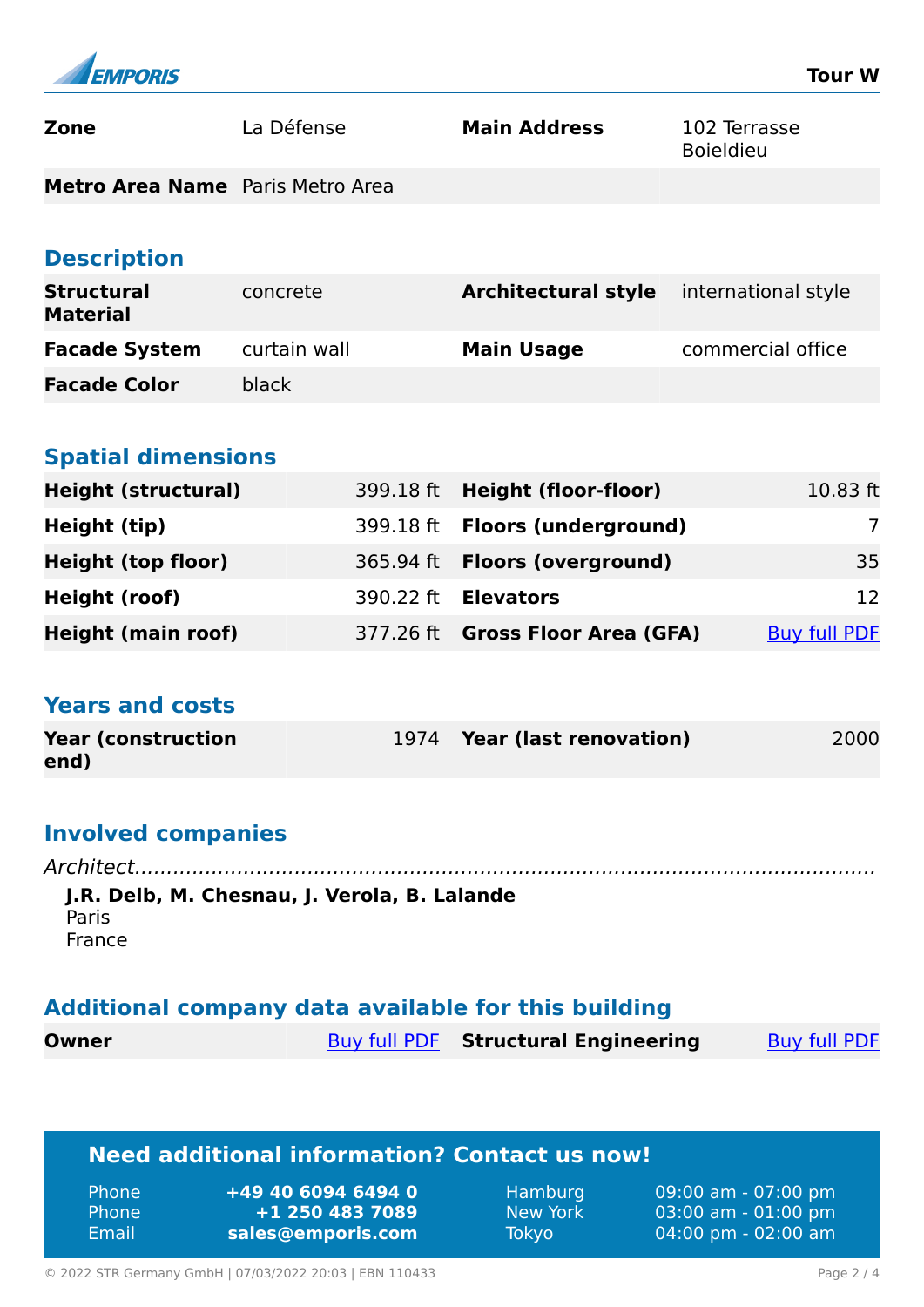

#### **Property Management** [Buy full PDF](https://www.emporis.com/buildings/110433/tour-w-puteaux-france?buypdf=)

#### **Renovations**

**Renovation 2000** *Companies involved in this renovation*

*Architect....................................................................................................................*

#### **Groupe H Architecture & Ingénierie SA**

Chemin du Grand-Puits 42 1217 Meyrin Switzerland

| Phone | +41 227 820 540             |
|-------|-----------------------------|
| Fax   | +41 227 820 707             |
| Email | architectes-ch@groupe-h.com |

# **Need additional information? Contact us now!**

Phone **+49 40 6094 6494 0** Phone **+1 250 483 7089** Email **<sales@emporis.com>**

Hamburg 09:00 am - 07:00 pm New York 03:00 am - 01:00 pm Tokyo 04:00 pm - 02:00 am